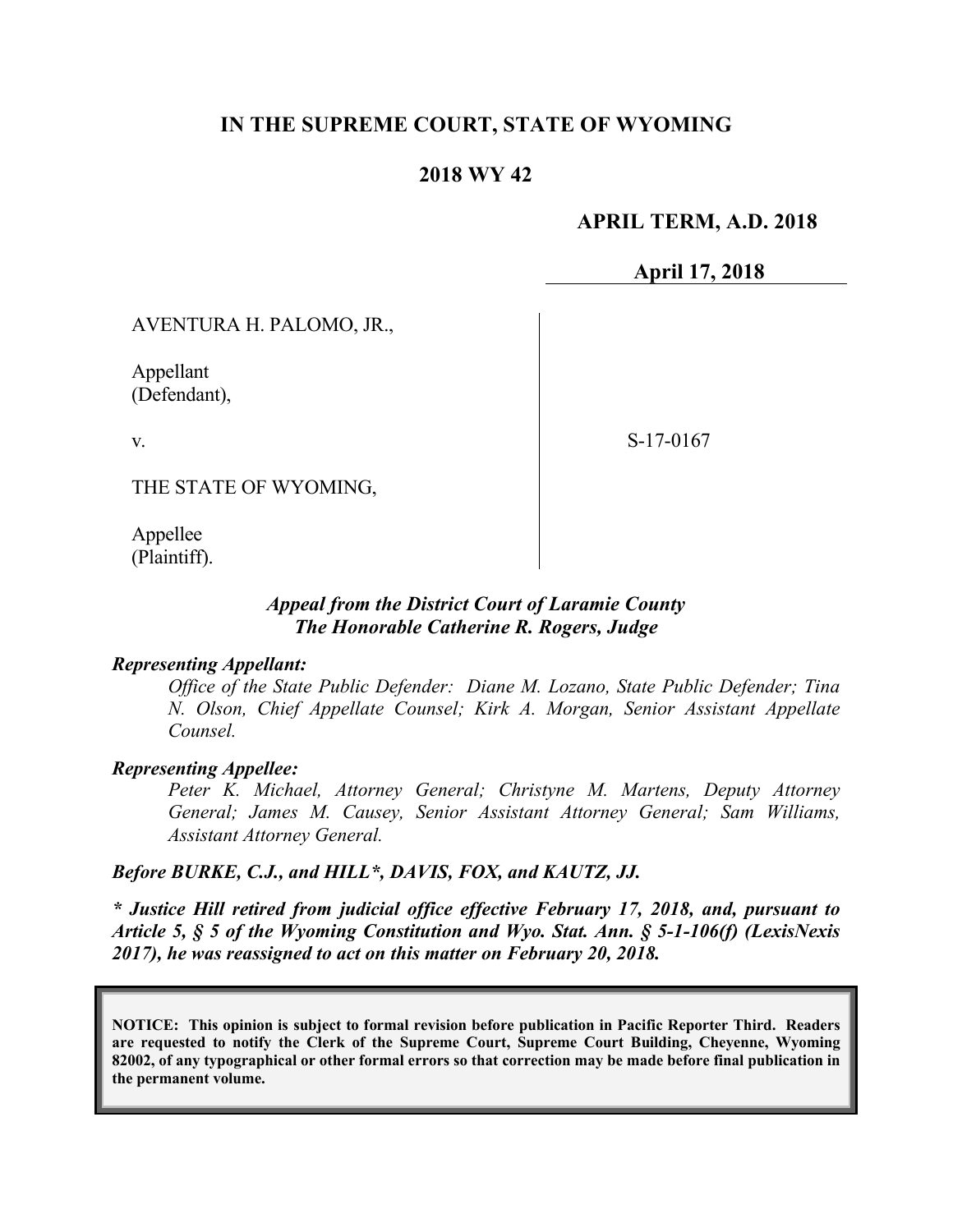# **BURKE, Chief Justice.**

[¶1] Appellant, Aventura H. Palomo, Jr., challenges the district court's decision denying motions to continue his trial. We conclude that the district court did not abuse its discretion when it denied the motions. Appellant also claims that his written sentence is illegal. While we conclude that the sentence is not illegal, the written sentence is inconsistent with the oral sentence, and we remand for correction of the sentence.

## *ISSUES*

[¶2] Appellant presents two issues:

1. Did the district court abuse its discretion when it denied Appellant's motions to continue the trial to allow his newly-retained counsel additional time to prepare?

2. Is Appellant's sentence illegal because the written judgment and sentence is contrary to an unambiguous oral pronouncement at the sentencing hearing?

# *FACTS*

[¶3] In the early morning hours of September 29, 2015, Officer Lisa Koeppel of the Cheyenne Police Department responded to a call from dispatch concerning a fight between Appellant and his brother. When she arrived, the two men ran. She ordered them to stop, then gave chase. Appellant attempted to enter his residence, but she stopped him from doing so. He then turned toward her, grabbed her ballistic vest, and shook her. She used a "remote door popper" to release her canine partner from the police vehicle. The canine approached the porch, barked, then bit and held Appellant's brother. Officer Koeppel pushed herself away from Appellant and attempted to get the canine to release the brother. As she did so, Appellant began kicking the dog in the ribs and abdomen.

[¶4] Officer Koeppel ordered Appellant to stop kicking the canine. When he continued to kick, she rushed Appellant and knocked him back onto the porch. The two tumbled off the porch and onto the ground, where she landed on her back and Appellant landed on top of her. He began punching her in the head and face. She called for help. The dog released the brother and helped separate Officer Koeppel from Appellant. She was then able to restrain Appellant just as two other police officers arrived. After Appellant was arrested, Officer Koeppel went to the hospital for treatment.

[¶5] Appellant was charged with one felony count of interference with a peace officer for inflicting bodily injury on Officer Koeppel, one misdemeanor count of interference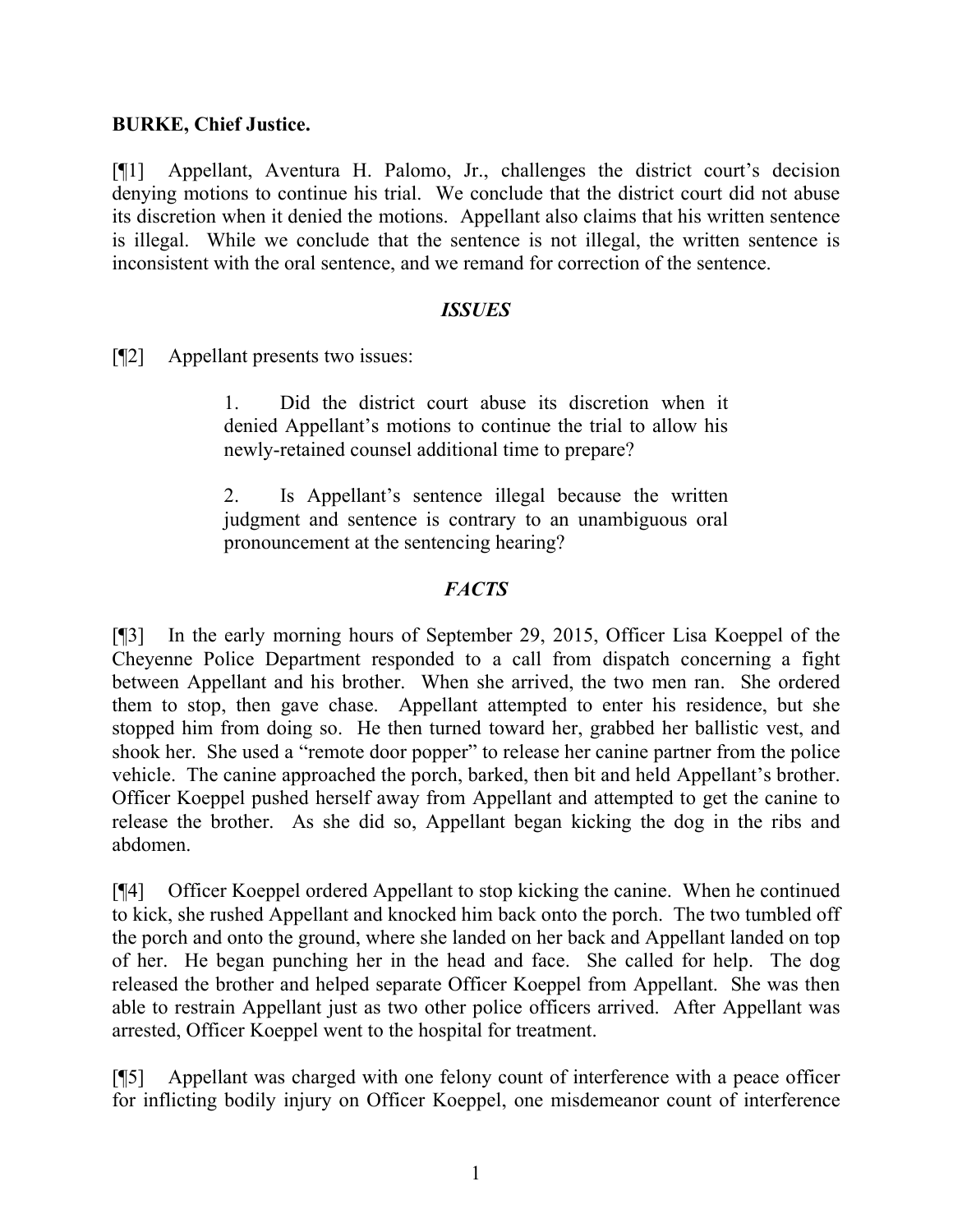with a peace officer for resisting arrest, and one misdemeanor count of cruelty to animals. He was arraigned on November 5, 2015, and entered not guilty pleas to all of the charges. Trial was originally scheduled for February 16, 2016. On January 21, 2016, Appellant filed a motion to continue the trial. The sole stated basis for the motion was that the "State and the Defendant need more time to address issues within the case." The district court granted the motion and set a new trial date of March 14, 2016. On February 18, 2016, Appellant filed a second motion to continue the trial, citing the same reason as before. The district court granted the motion and set a new trial date of April 18, 2016. On April 13, 2016, Appellant filed a third motion for continuance, again citing the need for more time to address unspecified issues. The district court also granted this motion, rescheduling the trial for May 16, 2016.

[¶6] On April 25, 2016, pursuant to a request from Appellant, the district court set Appellant's case for a change of plea hearing on May 5, 2016. Appellant moved to continue that hearing, and the district court rescheduled it for May 19, 2016. At the change of plea hearing, however, Appellant informed the court that he had "rejected the State's offer and would like to proceed to trial." The district court set a trial for the week of July 18, 2016, later clarifying that the trial would start on Wednesday, July 20, 2016.

[¶7] From the outset, Appellant had been represented by counsel from the Office of the State Public Defender. However, on July 15, 2016 – the Friday before trial – private counsel entered an appearance on Appellant's behalf. This was accompanied by a motion to continue the trial. New counsel requested more time to prepare for trial, and asserted that the State did not object to the continuance. On Monday, July 18, 2016, the district court held a hearing on the motion for continuance. After establishing that new defense counsel had misrepresented the State's lack of objection to the motion, the district court heard argument from both sides, and denied the motion. On July 19, 2016 – the day before trial was set to begin – new defense counsel filed another motion to continue the trial. The district court held a hearing on the morning before trial, and again denied the motion to continue.

[¶8] Trial began that afternoon. Two days later, the jury returned its verdict finding Appellant guilty of both interference counts and not guilty on the remaining charge. After a sentencing hearing, the district court orally sentenced Appellant to seven to nine years on the felony count, with a credit of 408 days for time already served. The court sentenced Appellant to one year on the misdemeanor count and also provided credit for 408 days, observing that this "would effectively discharge [Appellant] from his sentence [on the misdemeanor charge]." The court did not specify whether the sentences were to be served concurrently or consecutively.

[¶9] In its written Judgment and Sentence, the district court also did not specify whether the sentences were concurrent or consecutive. The written order allowed credit for 408 days already served, but unlike the oral sentence, it did not specify that the credit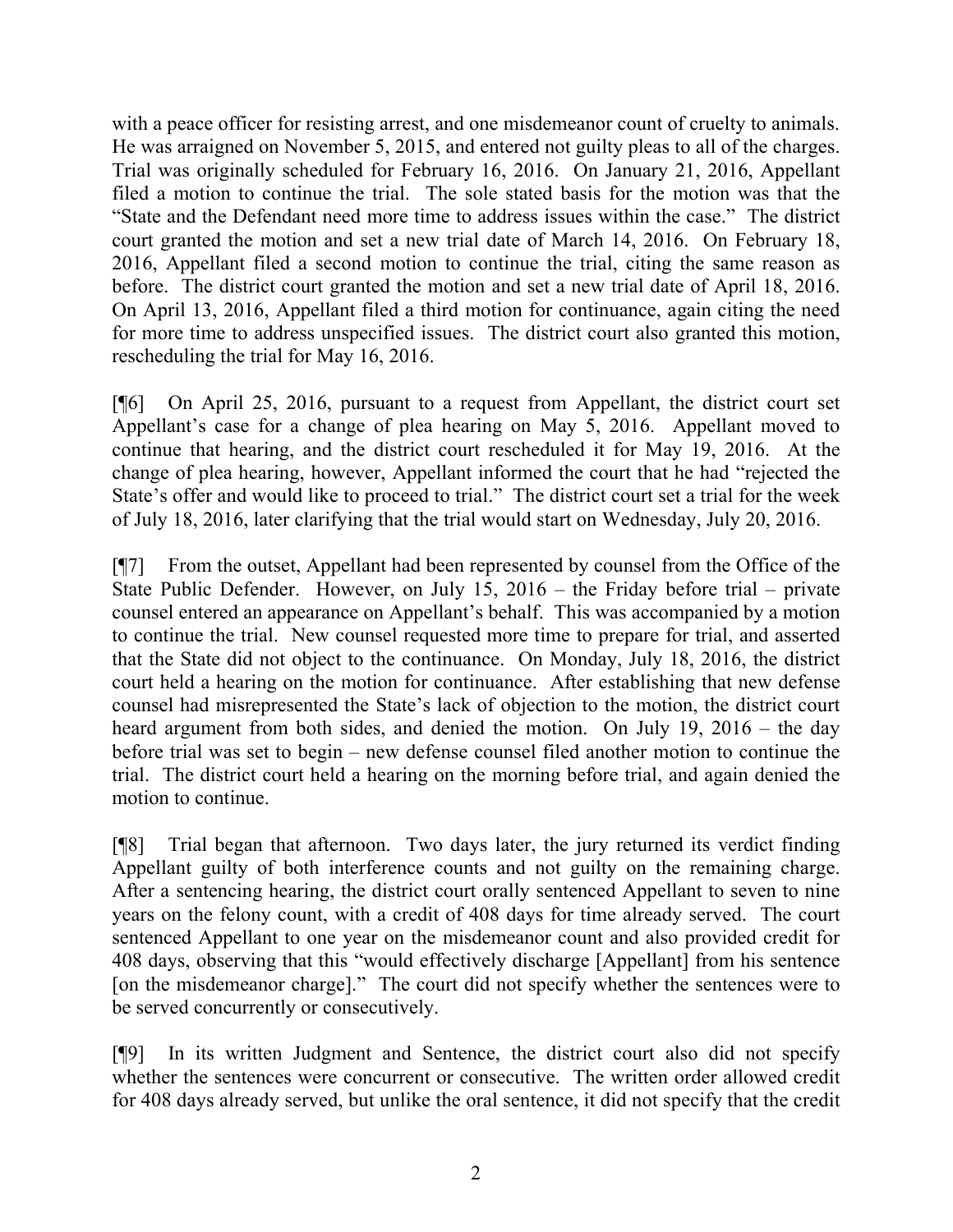applied to both sentences. Appellant filed this appeal.

# *DISCUSSION*

[¶10] In his first issue, Appellant asserts that the district court abused its discretion when it denied his last two motions to continue his trial. We review a district court's ruling on a motion to continue as follows:

> We have consistently held that the grant or denial of a motion for continuance is a discretionary ruling of the district court and, unless a clear showing of an abuse of discretion resulting in manifest injustice has been shown by the challenging party, we will not disturb that ruling. *Sincock v. State*, 2003 WY 115, ¶ 25, 76 P.3d 323, 333−34 (Wyo. 2003); *Clearwater v. State*, 2 P.3d 548, 553 (Wyo. 2000). The determination of whether the district court abused its discretion in refusing to grant a continuance is highly dependent upon the facts and circumstances of the individual case. *Sincock*, ¶ 25, 76 P.3d at 333. On review, our primary consideration is the reasonableness of the district court's decision. *Id*.

*Grady v. State*, 2008 WY 144, ¶ 18, 197 P.3d 772, 729 (Wyo. 2008).

[¶11] In its ruling on new defense counsel's first motion to continue the trial, the district court stated that it was "relying heavily" on the case of *Secrest v. State*, 2013 WY 102, 310 P.3d 882 (Wyo. 2013). In that case, we explained:

> A defendant's Sixth Amendment right to counsel does include the right to be represented by an attorney of the defendant's own choice. *Irvin* [*v. State*], 584 P.2d [1068,] 1070 [(Wyo. 1978)] (citing *Chandler v. Fretag*, 348 U.S. 3, 75 S.Ct. 1, 99 L.Ed. 4 (1954)). That right is not, however, without limits. The United States Supreme Court has recognized "a trial court's wide latitude in balancing the right to counsel of choice against the needs of fairness and against the demands of its calendar." *United States v. Gonzalez-Lopez*, 548 U.S. 140, 152, 126 S.Ct. 2557, 2565−66, 165 L.Ed.2d 409 (2006) (citations omitted). We agree with the following factors enumerated by the Tenth Circuit for balancing a defendant's right to retain counsel of choice against the needs of fairness and a court's administration of justice: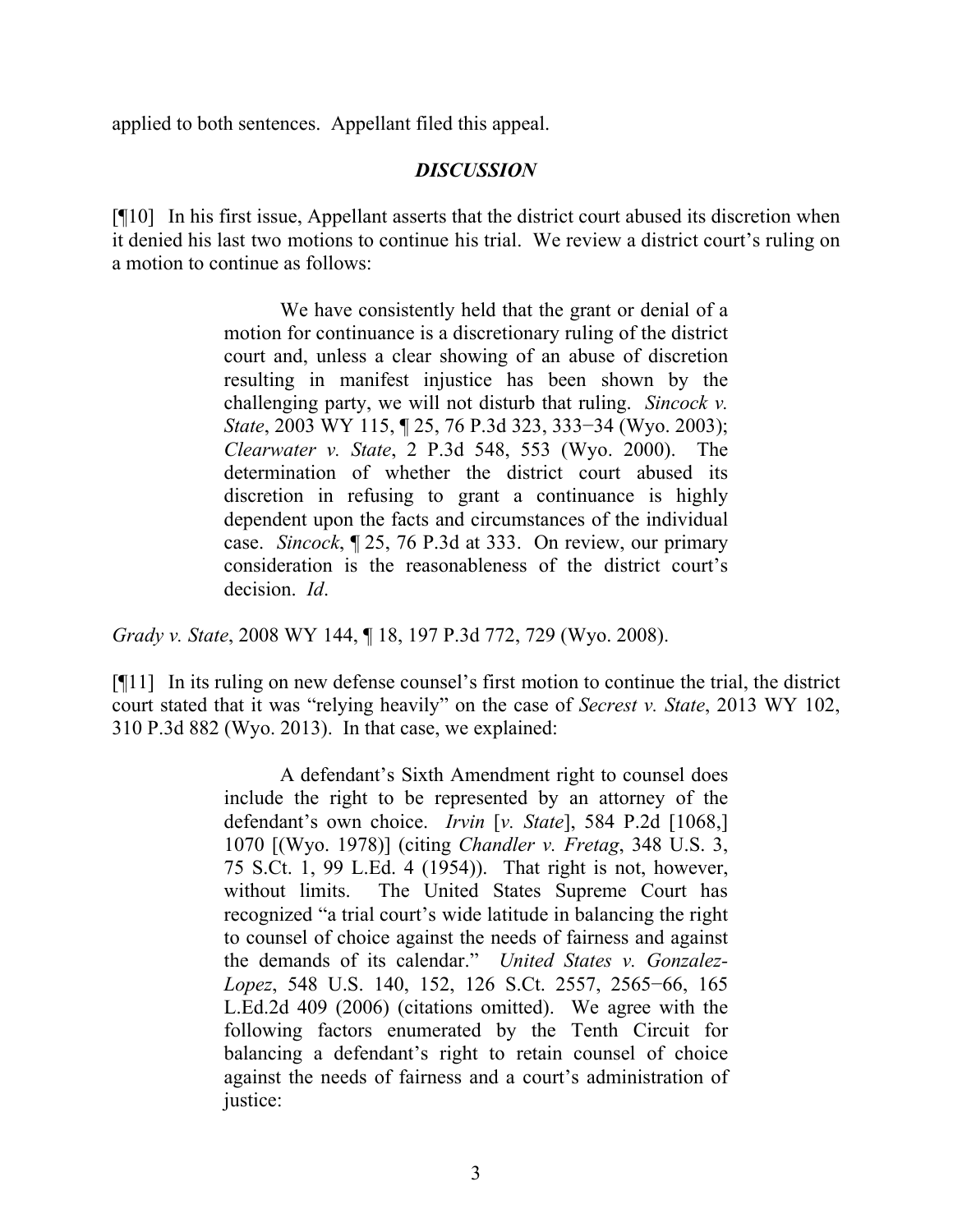In weighing this balance, courts may consider whether a continuance to allow one's preferred attorney to handle the case "would inconvenience witnesses, the court, counsel, or the parties; whether other continuances have been granted; whether legitimate reasons exist for the delay"; or whether the defendant contributed to the circumstances which gave rise to the request for a continuance. *United States v. Kelm*, 827 F.2d 1319, 1322 n.2 (9th Cir. 1987).<sup>[1]</sup> Similarly, courts may consider whether defendant has other competent counsel prepared to try the case, with attention to whether defendant obtained the other counsel as lead or associate counsel; whether rejecting defendant's request for delay will result in identifiable prejudice to his case; whether this prejudice constitutes a material or substantial harm; and whether the complexity of the action or other relevant factors peculiar to the specific case necessitates further delay. *United States v. Burton*, 584 F.2d 485, 491, 189 U.S. App. D.C. 327 (D.C. Cir. 1978), *cert. denied*, 439 U.S. 1069, 99 S.Ct. 837, 59 L.Ed.2d 34 (1979).

*Secrest*, ¶ 16, 310 P.3d at 886 (quoting *United States v. Mendoza-Salgado*, 964 F.2d 993, 1015 (10<sup>th</sup> Cir. 1992)).

[¶12] We note that neither *Secrest* nor *Mendoza-Salgado* is precisely on point with the case before us now. In *Secrest*, ¶ 9, 310 P.3d at 885, the district court denied the defendant's motion to substitute counsel, leaving the public defender and private counsel as co-counsel. In *Mendoza-Salgado*, the defendant's counsel underwent emergency medical treatment shortly before trial. The trial court denied a motion to continue the trial, and the defendant claimed he was denied his right to counsel of choice when the trial court "forced him to trial represented by counsel whom he met only four days earlier, and whom he wanted to fire." *Id.*, 964 F.2d at 1014. In the case before us now, in contrast, the district court granted the public defender's motion to withdraw, and Appellant's chosen private counsel represented him at trial. Nevertheless, we find that the factors listed in *Mendoza-Salgado*, and adopted in *Secrest*, provide a useful

 $\overline{a}$ 

<sup>1</sup> *Kelm* has been overruled on other grounds. *See United States v. Heredia*, 483 F.3d 913, 920 (9th Cir. 2007).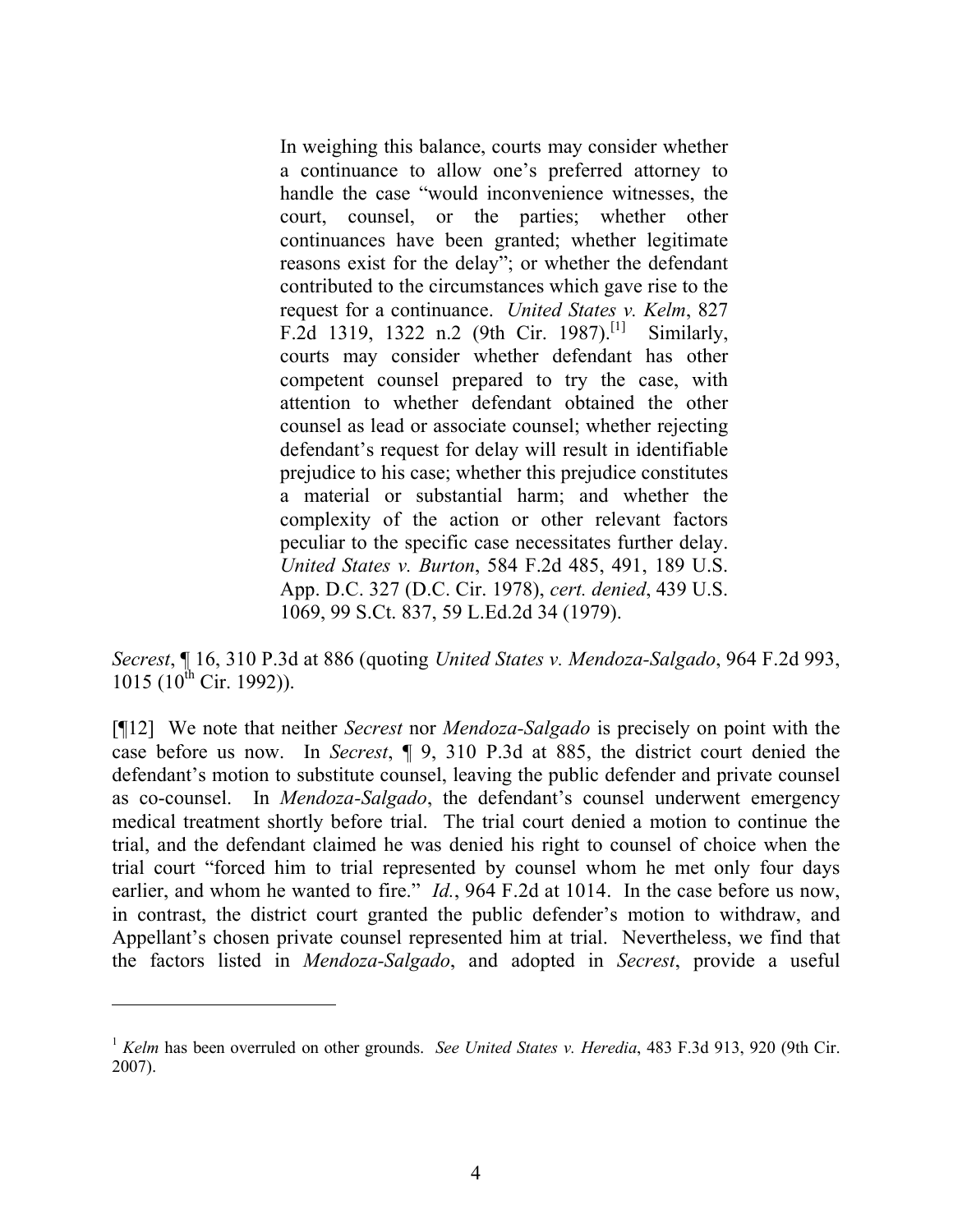framework for analyzing the district court's decision to deny Appellant's motions to continue his trial. The district court employed this framework in reaching its decision to deny the motion, and we find no error in that analysis.

[¶13] In ruling on new defense counsel's first motion for continuance, the district court found that the State had successfully demonstrated inconvenience to the witnesses. Counsel for the State asserted that it had "a lot of witnesses lined up in this case," at least one of whom had returned from overseas to testify at the trial. He also asserted that witnesses' "memories are starting to fade," and other witnesses "are starting to become unavailable to the State; in fact, one of our witnesses . . . has been deployed [and] will not be available for trial."

[¶14] The district court also determined that a continuance would inconvenience the court. It noted that the court's docket was "jammed." Given its schedule, the court observed that it was "professionally reckless" for new defense counsel "to assume because you entered an appearance the Friday prior to trial, you can get the trial continued." Trial settings, the district court stated, "are precious."

[¶15] The district court recognized that, if the continuance were granted, "it would be the fifth continuance in this matter." The previous four continuances were all granted upon Appellant's motions. The district court also considered whether legitimate reasons existed for the additional delay, and found none. The only reason cited by new defense counsel was that Appellant had engaged him only a few days before trial. The district court observed that, if Appellant had concerns about his appointed public defender,

> he should have notified the Court. If the defendant wanted to pursue alternate counsel, he had almost a year to pursue alternate counsel. And here we are today with apparently an alternate [counsel] just having been approached a week ago.

> Whether the defendant had contributed to the circumstances which give rise to the request for a continuance again, the defendant was dilatory at best in his efforts to secure alternate counsel.

[¶16] The district court also asked new defense counsel if he and his co-counsel were ready to represent Appellant at trial, and defense counsel answered, "Your Honor, I believe we would have to be." More pointedly, the district court asked, "Is that a yes?" Defense counsel responded, simply, "Yes." The district court determined that this was not a complex case, expressing its belief that it was not "a case that would warrant significant additional preparation by new defense counsel, privately retained defense counsel; and if that was an issue, then the privately retained counsel should have evaluated the case better prior to accepting representation." Ultimately, the district court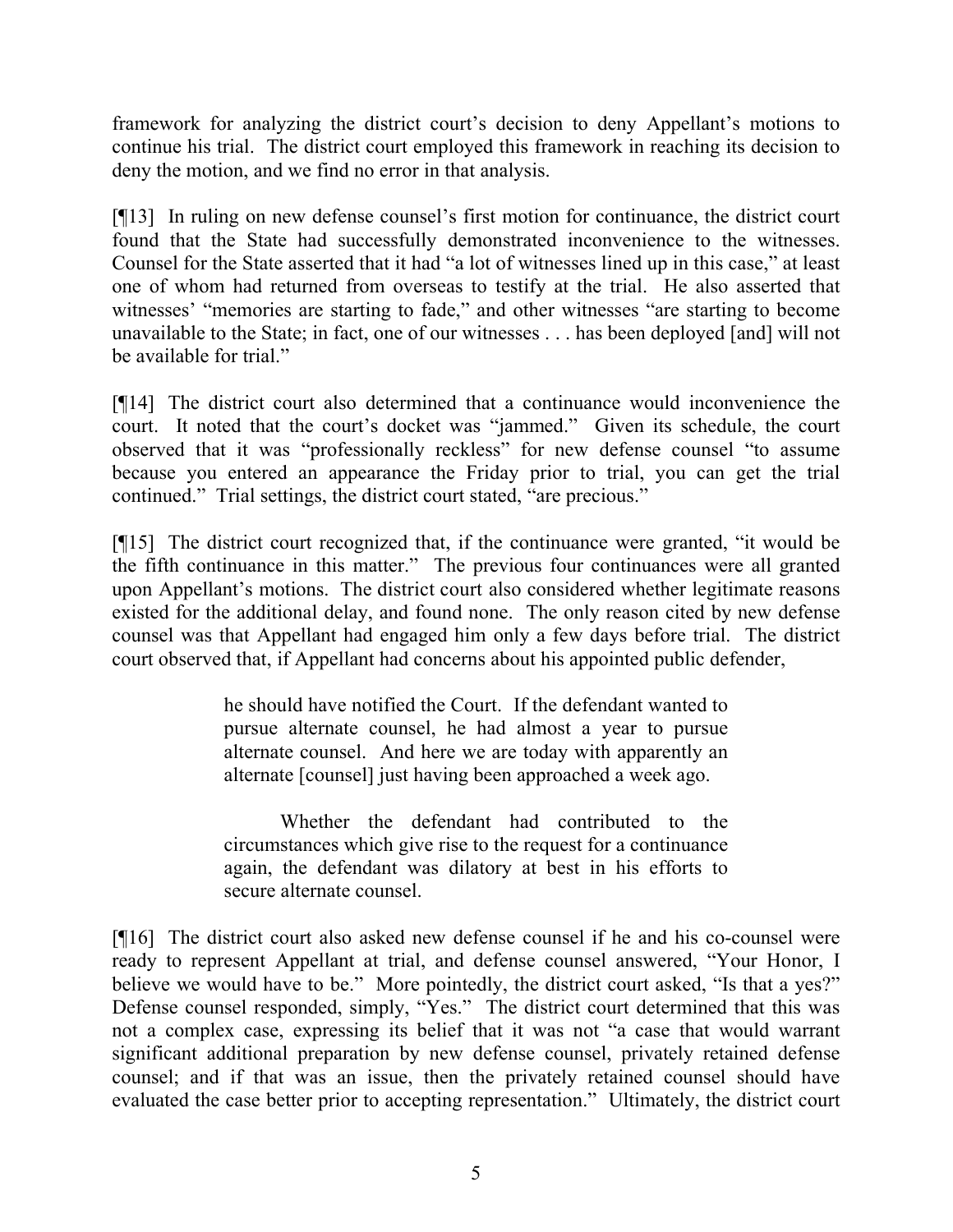concluded that "prejudice in this case has not been established to the Court's satisfaction; in fact, [new defense counsel] cannot identify any prejudice whatsoever that the defendant would suffer."

[¶17] In sum, the district court considered all the factors listed in *Mendoza-Salgado* and adopted in *Secrest*, and every one of them favored denial of the motion to continue the trial. The district court's conclusions were reasonable under the circumstances. It did not abuse its discretion when it denied new defense counsel's first motion for continuance.

[¶18] The district court denied new defense counsel's second motion for a continuance "largely on the rationale that I provided earlier . . . in connection with the first motion to continue trial." As we already concluded, the rationale for denying the first motion was sound. In arguing the second motion, however, new defense counsel raised some more concrete concerns, and we review the district court's analysis of these additional concerns.

[¶19] First, new defense counsel asserted that under Appellant's prior counsel, "there has basically been no investigation." Specifically, new counsel referred to a witness he believed could testify "in direct contradiction to other eyewitnesses and direct contradiction to the police officers involved." New defense counsel indicated that there was no written report on this witness, and the witness had not been subpoenaed to testify at trial. However, the district court noted that prior counsel had listed this witness in an earlier pretrial memorandum, but then did not subpoena him to testify. This led the district court to "conclude at this point that based on the investigation[s] that were conducted, [prior counsel] made the strategic decision not to subpoena" this witness. The district court's conclusion was not unreasonable.

[¶20] New defense counsel also objected that Appellant's brother, who was incarcerated in another county, had not been subpoenaed to testify at trial. However, the district court arranged for the brother to be transported and available at trial. Because the brother did testify, we cannot say that the district court's rejection of this reason for a continuance was unreasonable.

[¶21] New defense counsel further protested that the State had not provided medical records for Officer Koeppel or Appellant. To this, the district court concluded that Appellant could obtain his own medical records, and ordered the State to use its "best efforts" to obtain Officer Koeppel's medical records and provide them to Appellant. Further, the district court concluded that Officer Koeppel's medical records were not likely "critical or relevant because the standard is so low for the definition of the term 'injury'" to sustain a conviction for interference with a peace officer causing bodily injury. This conclusion, too, was reasonable under the circumstances.

[¶22] Finally, new defense counsel asserted that preparing an adequate defense required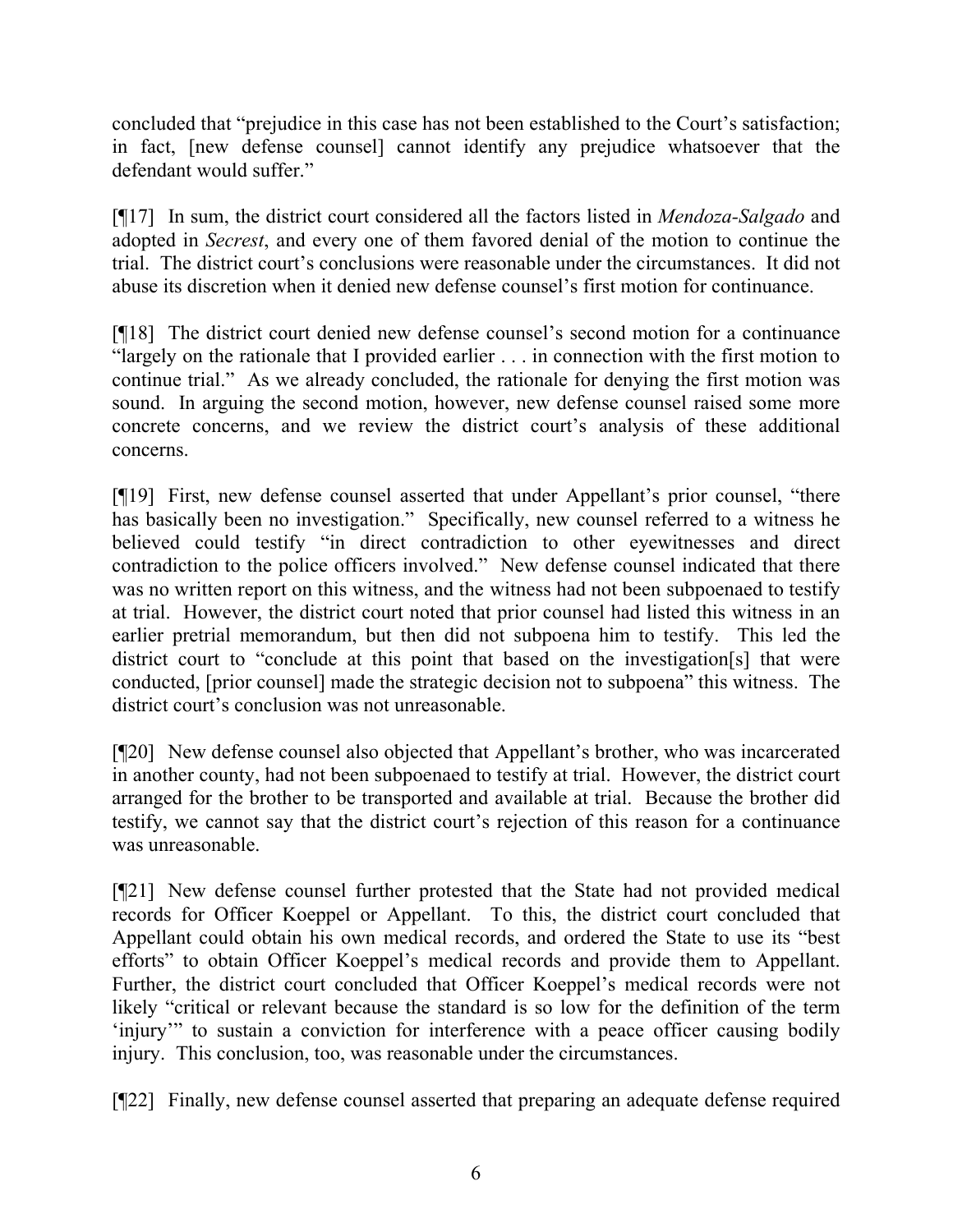consideration of the police department's policies on the use of force and its policies and procedures on the use of canine partners. However, he admitted that he had "just received" the requested policies on use of force, and had "received this morning" the policies on the use of canines. While that gave new defense counsel limited time to review the policies, it was not unreasonable for the district court to determine that this did not justify continuing the trial.

[¶23] The district court's fundamental conclusion was that it did not "see anything that would lead me to conclude at this point that the defendant will suffer manifest injustice by the trial proceeding as originally scheduled." Appellant has not demonstrated that this conclusion was a clear abuse of discretion. To the contrary, the district court carefully considered all the relevant factors in balancing Appellant's requests for continuance, and made reasonable decisions on the two motions.

[¶24] In his second issue, Appellant asserts that his written sentence is illegal because it is contrary to the district court's oral sentence. Whether a sentence is illegal is a question of law that we review *de novo*. *Palmer v. State*, 2016 WY 46, ¶ 9, 371 P.3d 156, 158 (Wyo. 2016). An illegal sentence is one which exceeds statutory limits, imposes multiple terms of imprisonment for the same offense, or otherwise violates constitutions or the law. *Gould v. State*, 2006 WY 157, ¶ 9, 151 P.3d 261, 265 (Wyo. 2006).

[¶25] Appellant's written sentence is not illegal. It does not exceed statutory limits. It does not impose multiple punishments for the same offense, and it does not otherwise violate any constitutional provision or legal requirement.

[¶26] However, as the State concedes, the written sentence does not conform to the oral sentence. The oral sentence allowed Appellant credit for 408 days already served in incarceration, and it applied that credit to both sentences. The written sentence also allowed 408 days credit, but did not specify that the credit applied to both sentences. In addition, the written sentence did not indicate whether the two sentences were to be served concurrently or consecutively. We have previously recognized that "when a court is silent on the concurrent or consecutive nature of a sentence, there is a presumption that the sentences are consecutive." *Bird v. State*, 2015 WY 108, ¶ 11, 356 P.3d 264, 268 (Wyo. 2015). Further, when sentences are consecutive, "allocating credit to one, but not more, of a defendant's consecutive sentences is proper." *Palmer*, ¶ 14, 371 P.3d at 159. However, because the district court orally allocated credit to both of Appellant's sentences, it apparently intended the sentences to run concurrently. The written sentence is inconsistent with the oral sentence because it did not specify that the two sentences were to run concurrently and because it did not apply the 408 days credit to both sentences. We have long recognized that "when a discrepancy exists between the oral pronouncement and the written order, the oral pronouncement prevails." *Smith v. State*, 985 P.2d 961, 963 (Wyo. 1999) (citing *Lane v. State*, 663 P.2d 175, 176 (Wyo. 1983)). The written sentence should be corrected.